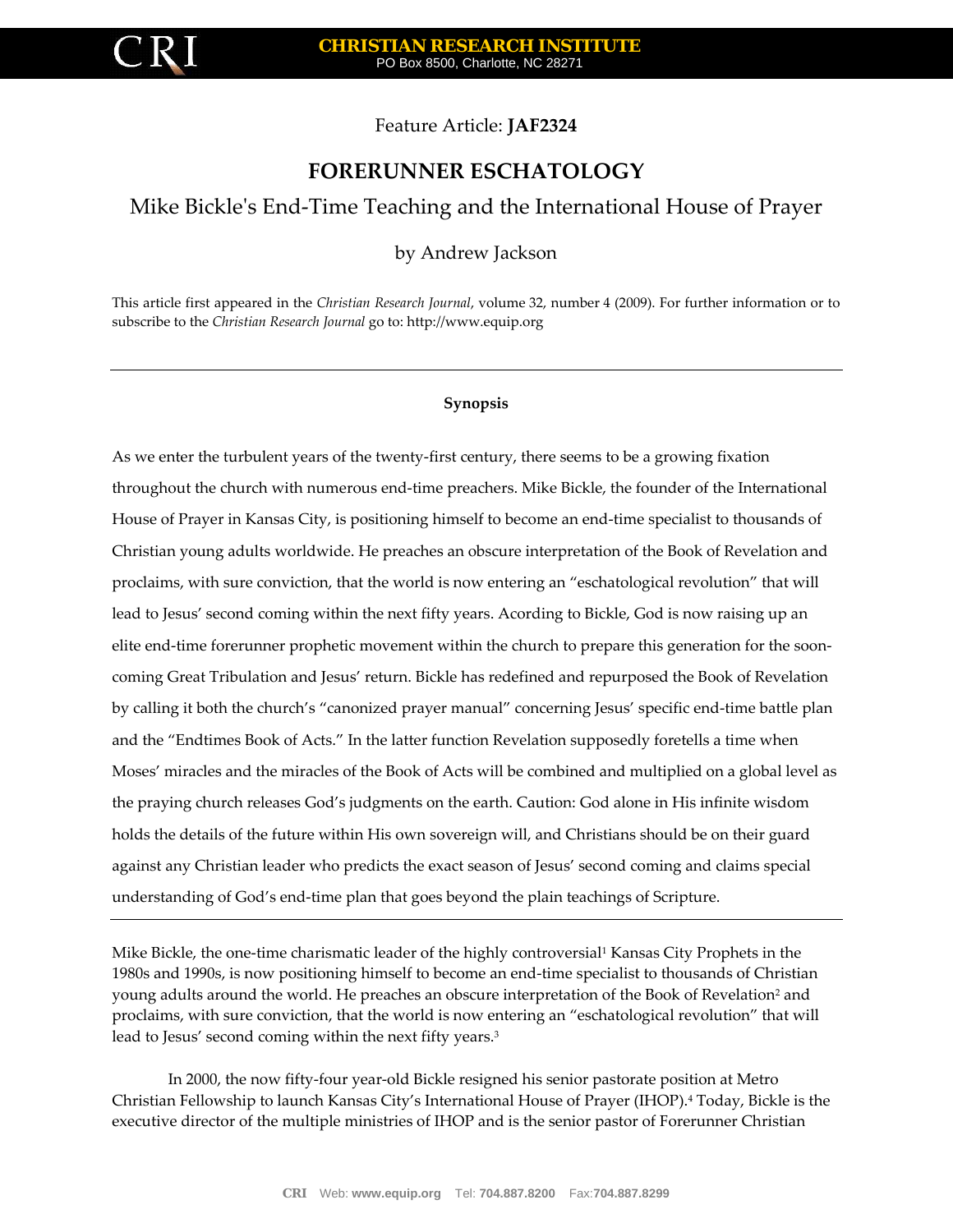Fellowship. IHOP boasts more than four hundred full-time staff that identify themselves as "Intercessory Missionaries" and raise their own financial support.

According to Bickle, the launching of IHOP was a direct fulfillment of a prophecy he received in 1983 from Bob Jones, one of the most discredited of the so-called Kansas City Prophets.5 Jones predicted that God would raise up a Kansas City prayer and worship movement "in the spirit of the Tabernacle of David" that would be made up of thousands of Christian young adults.<sup>6</sup>

The IHOP movement has motivated many Christians toward a passion for Jesus and intercessory prayer. In light of Bickle's escalating eschatological enthusiasm, however, it is very timely and significant for Christians, especially leaders and pastors, to become more informed concerning his personalized brand of "forerunner eschatology" that he is now spreading far and wide.

The purpose of this article is not to critique Bickle's personal life, wherein there is apparently much to be admired.7 Rather, I will explain and critique Bickle's teaching that is embedded in his eclectic interpretation of the Book of Revelation.8 It is my prayerful desire that this introductory article will encourage a broader and more in-depth conversation and evaluation of Bickle's eschatology.

## **MIKE BICKLE'S END-TIME TEACHING**

Today, the primary interpretative systems of biblical eschatology are known as premillennialism, postmillennialism, and amillennialism,<sup>9</sup> and within these distinct systems there are varying perspectives. Bickle identifies his end-time teaching as an exclusive brand of premillennialism that he calls "apostolic premillennialism."

#### **Apostolic Premillennialism**

Bickle distinguishes his apostolic premillennialism from dispensational premillennialism by rejecting a pretribulation rapture10 for a conquering church that prays and ministers through Revelation's Great Tribulation, resulting in the salvation of Israel and the largest mission harvest in history. Otherwise, Bickle's apostolic premillennialism differs little from dispensational premillennialism<sup>11</sup> and incorporates many of the core interpretative and chronological scenarios popularized by Hal Lindsey.12 These include, for example, a literalist hermeneutic<sup>13</sup> of the Book of Revelation, separate redemptive plans for Israel and the church, a personal Antichrist leading a revived Roman empire and one-world government, a rebuilt Jerusalem temple and reinstituted sacrificial system, the mark of the beast as a microchip implanted in the hand or forehead,14 a seven-year Great Tribulation, and the earthly millennial reign of Jesus following His second coming.15

Bickle uses the adjective "apostolic" in describing his premillennialism in an effort to emphasize the kind of church he is laboring to build. He believes he is preparing an army of Christians who will triumph during the soon-coming crisis of the Antichrist's global rule and the Great Tribulation. He preaches a self-identified apostolic Christianity characterized by intimacy with Jesus as bridegroom,16 wholehearted fulfillment of the Great Commandment, self-denial holiness, Sermon-on-the-Mount living, Holy Spirit empowerment, justice, fasting, prayer, and worship. Whereas Bickle has taught many of these worthy topics since the 1980s, my primary concern is that in the last couple of years he has begun to reteach them, wrapping them tightly in his exclusive end-time teaching and his distinct interpretation of the Book of Revelation.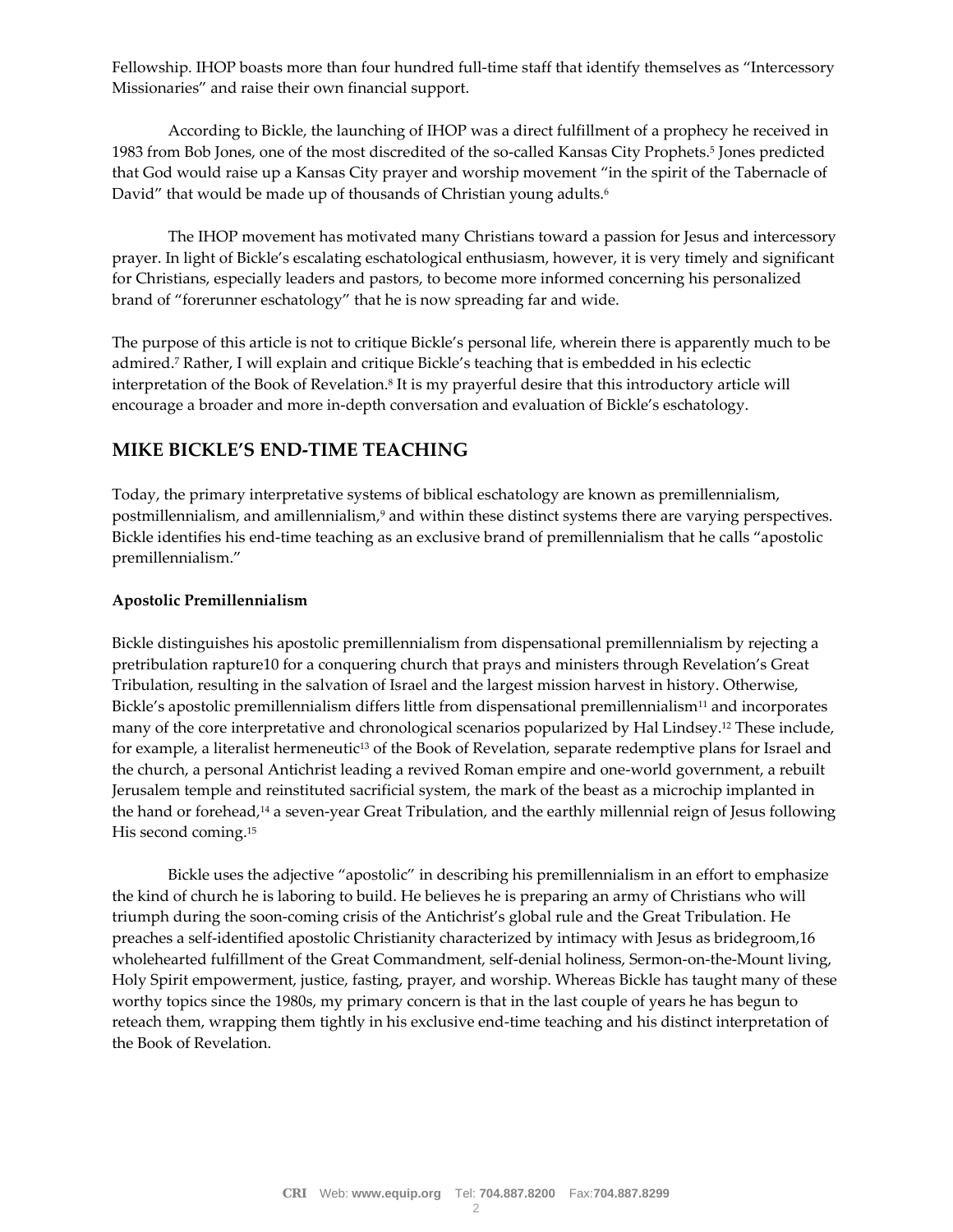# **Forerunner Eschatology**

You don't have to be around the IHOP movement very long<sup>17</sup> before you are exposed to a large glossary of insider terms and phrases, such as wilderness lifestyle, friend of the Bridegroom, Daniel anointing, eating the scroll, fasted lifestyle, burning and shining lamps, wholehearted lovers, zones of glory, corridor of glory, and many more that could be added.18

A cautionary red light should go on whenever we discover any church or Christian movement creating, and extensively using, their own exclusive language. The habitual use of insider language by a Christian movement can develop a we-are-different culture vis-a-vis the greater church. Soon a person's use of prescribed terms and phrases is the way to determine whether they are true "insiders." It can also easily create a "us" and "them" attitude within the Body of Christ. Many Christians living within such a cloistered culture can often find it difficult to leave or relate with other Christians, who do not speak "their language," and who are frequently seen as spiritually lukewarm or compromising.

This becomes especially disconcerting when most inside a Christian movement begin to "talk alike" and parrot the same terms and phrases in their prayers and songs. This emerging reality at IHOP can be demonstrated by listening to the rapid prayer times in their "Prayer Room" or to the lyrics of the songs of IHOP's quality worship musicians and singers.

More than all of IHOP's inside terms, however, it is the word "forerunner" that is nearly ubiquitous. Among IHOP's ministries, there is the Forerunner Christian Fellowship, Forerunner Music Academy, Forerunner School of Ministry, Forerunner Media School, Forerunner Evangelism, and Forerunner Books. It is safe to say that "forerunner" is the brand name of Bickle's IHOP ministry. The use of the word "forerunner" is no accident. In fact, "forerunner eschatology" provides the greatest insight into the inner ethos and ministry thrust of Bickle and IHOP.

Although Bickle admits that Christians can't predict the exact "day or hour" of Jesus' second coming, he firmly claims that we can know the specific "season" of His return and boldly tells his followers that he believes the end of the world will unfold in this generation.19

In light of Bickle's conviction that we are living in the generation of Jesus' second coming, he preaches that, as God raised up John the Baptist to be a forerunner preparing his generation for Jesus' first coming, God is now raising up an elite end-time forerunner movement within the church.20 This movement will prepare this generation for the soon-coming Great Tribulation and Jesus' return.

Bickle believes God has anointed him to call forth and train these end-time Christian forerunners.21 He is praying for thousands of last-days "forerunner Christians" to be raised up within this generation as special prophetic voices that will emerge in the spirit and power of Elijah and defeat the Antichrist's soon-coming one-world government and religion by praying the "battle plan" of the Book of Revelation.

## **The End-Time Forerunner Church**

Bickle teaches that Jesus' second coming can be delayed or sped up according to the degree of the church's spiritual maturity and readiness. He declares that most Christians are waiting passively for Jesus to return, when in actuality, Jesus is waiting for the church to prepare itself as the pure Bride of Christ and to ready itself to launch the last-day divine war to drive evil from the earth and cleanse it so that it can be filled with God's love and glory.22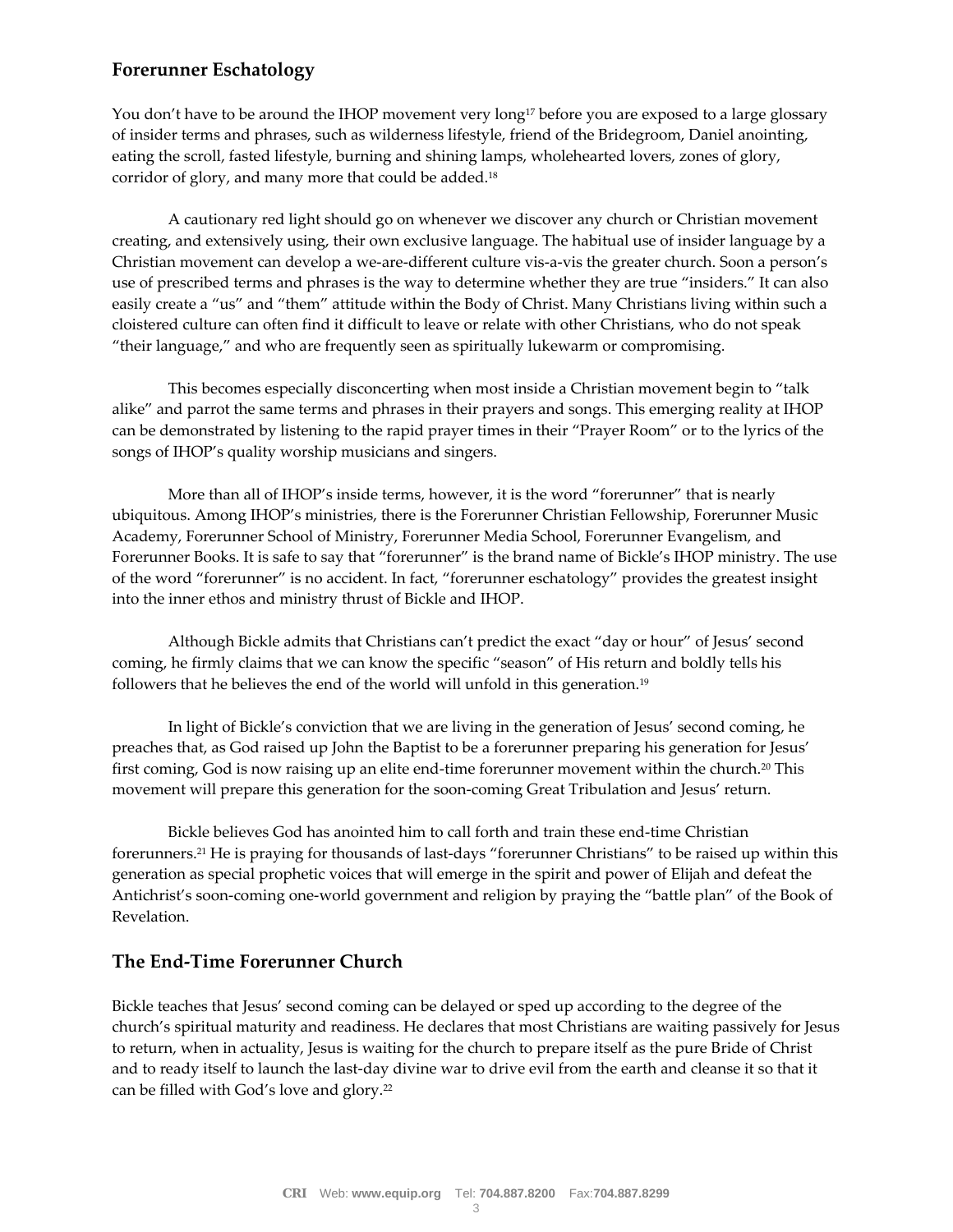Bickle does not simply preach that the church will go through the Great Tribulation sealed by God's sovereign power, but that the end-time church will actually cause God's judgments to be released on the earth through prophetic prayer.23 In other words, the end-time praying church will not simply be helpless martyrs during the Great Tribulation; it will victoriously establish justice on the earth by releasing the devastating Great Tribulation judgments on the Antichrist's global evil empire.<sup>24</sup>

At the end of December 2008, Bickle ratcheted up his end-time enthusiasm by passionately announcing that IHOP's OneThing Conference would mark a major defining moment within the IHOP prayer movement, and would primarily center around his interpretation and implementation of the Book of Revelation.25 Bickle declared that it was time for the prayer movement to realize that it will be the primary agent to transition human history to the age to come through "prayers of faith that not only heal, but also kill," releasing the heavenly arsenals through intercession that will strike the Antichrist's political, military, and economic power bases across the earth.<sup>26</sup> The end times will reveal a "killing Jesus" who is covered with blood as He marches through Jordan to free Jerusalem while engaging the Antichrist's army in physical combat.27

Based on Bickle's end-time teaching, Jesus' second coming has preconditions. He teaches that Jesus will not return until the global church is crying out "Come, Lord Jesus" with a full understanding of her identity as the Bride of Christ. Jesus will only return when the church is functioning in the unity of the Spirit and is anointed in prayer to release the destructive end-time tribulation judgments.

Bickle envisions that the end-time forerunner church will be an advanced "apostolic" movement. They will experience "greater things" than the apostles themselves. They will function as the last day Moses who through prayer releases God's plagues on the Antichrist, the end-time Pharaoh. Bickle emphasizes that during the end times, Moses' miracles and the miracles of the Book of Acts will be combined and multiplied on a global level as the praying church looses God's judgments on the earth.28 This is why Bickle calls the Book of Revelation the "End-Times Book of Acts," meaning that the Book of Revelation reveals the acts of the Holy Spirit that will be demonstrated through the end-time praying church.29

Bickle goes even further to add another eschatological interpretive twist to Matthew 16:18–19: "I will build my church, and the gates of hell will not overcome it. I will give you the keys of the kingdom of heaven; whatever you bind on earth will be bound in heaven, and whatever you loose on earth will be loosed in heaven."30 He claims that Jesus' statement refers to the end-time church's possession of the keys of the kingdom through prayer that will drive hell off the planet during the Great Tribulation. The church will exercise binding and loosing end-time authority over God's judgments assuring that the gates of hell-the Antichrist's evil empire-will not prevail.<sup>31</sup>

## **Forerunner "Wilderness Lifestyle"**

Bickle engages in another eschatological twist of the Bible when he exhorts Christians to follow the representative example of John the Baptist and dedicate themselves to live a sacrificial "wilderness lifestyle" of fasting and prayer so that they can emerge one day as "forerunner voices" prior to Jesus' second coming.<sup>32</sup> Bickle claims that "on May 7, 1997, the Lord spoke to me about believing Him to raise up 10,000 forerunners who live in the spirit of John the Baptist as friends of the Bridegroom (Jn 3:29)."33

The primary problem with Bickle's "wilderness lifestyle" exhortation is that the Bible is basically silent about the specifics of how John the Baptist lived his life. Simply because he lived in the unpopulated Judean region near the Jordan River and dressed and ate like the Old Testament prophet Elijah<sup>34</sup> does not mean that John the Baptist lived a heroic sacrificial lifestyle that is to be elevated and emulated by New Testament Christians.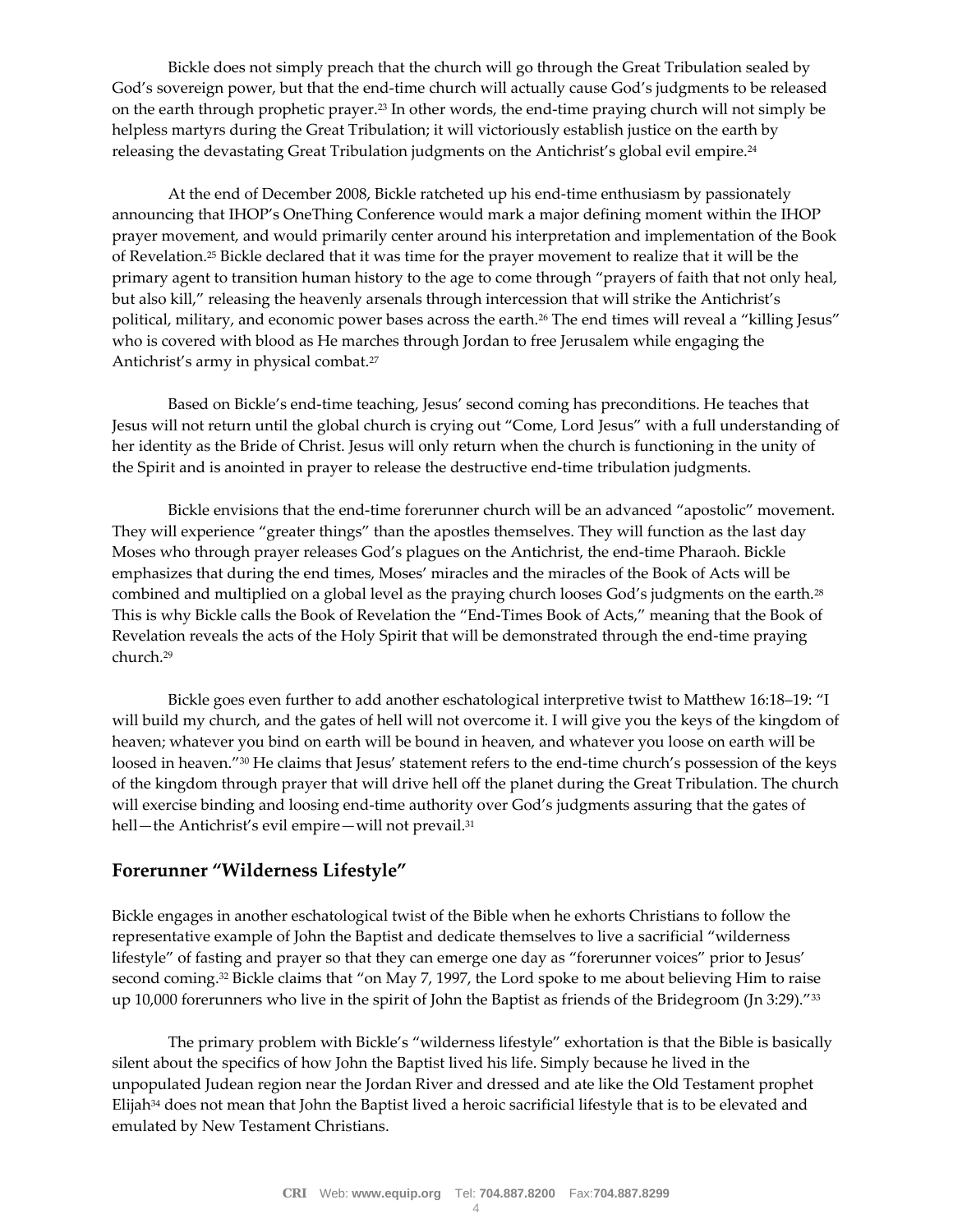John the Baptist was the last of the Old Testament prophets and functioned as a transitional figure between the eras of the Old and New Covenants. This is why Jesus told His disciples in Matthew 11:11 that anyone who is least in the kingdom of heaven is greater than John the Baptist.

Bickle's elevation of John the Baptist's lifestyle seems motivated more by his effort to substantiate his forerunner eschatology than by solid biblical interpretation. The use of an Old Testament prophet like John the Baptist as a stellar model of Christian living can easily result in an unhealthy ascetic form of Christianity. For example, IHOP leader Lou Engle encourages young Christians to take Old Testament Nazarite vows based on Numbers 6:1–21, a practice not taught in the New Testament.35

To undergird his forerunner eschatology, Bickle exhorts Christians to follow the "wilderness lifestyle" of an Old Testament prophet, instead of modeling their lives completely on Jesus' servant lifestyle as lived out by the New Testament apostles (Phil. 2:1–11), none of whom mention John the Baptist as a life example for Christians to follow. John the Baptist declared that Jesus must increase, and he should decrease (John 3:30). Bickle could return to biblical soundness if he abandoned his eschatological "John the Baptist wilderness lifestyle" emphasis and focused totally on the plentiful New Testament teachings concerning living a sanctified, grace-centered, and Spirit-filled lifestyle as people with a mission to advance the gospel of salvation throughout God's world (Eph. 1:8; 5:18; 1 Pet. 1:15–16; Matt. 28:16–20).

## **The End-Time Prayer Movement**

There is nothing more central to Bickle's eschatology than his teaching concerning the end-time prayer and prophetic movement. Building on the 24/7 prayer example of the historic Moravians and the contemporary South Korean practice of fervent prayer and consecrated prayer mountains, IHOP is spreading a passion for intercessory prayer and worship throughout the church.

Bickle's primary vision is to promote the escalation of the harp (worship music) and bowl (intercession) prayer style derived from Revelation 5:8, which is implemented in the night and day model of IHOP.36 IHOP claims that it has been practicing this kind of prophetic prayer and worship without ceasing since September 19, 1999.

Bickle's mission is to multiply 24/7 prayer rooms throughout the world that use the Book of Revelation as their prayer guide concerning Jesus' end-time battle plan. He often quotes Jesus' statement in Luke 18:7–8, "Will not God bring about justice for his chosen ones, who cry out to him day and night? Will he keep putting them off? I tell you, he will see that they get justice and quickly" (NIV), to support his assertion that day and night prayer will quicken the second coming of Christ. However, Bickle's interpretation of Luke 18:7–8, and his unfortunate intention to create the belief that 24/7 prayer will speed up Jesus' second coming, is unsound. In the parable of Luke 18:1–8, Jesus is simply teaching His disciples to persevere in prayer. There is no clear warrant for applying this teaching only to the second coming rather than to God's answer of His elect's prayers in general, and of their prayers for justice in particular, throughout the ages; and there is even less warrant for understanding Jesus to be teaching that 24/7 prayer is a *necessary condition* for His second coming.

God is indeed stirring up a fresh intercessory prayer movement around the world of Christians who will consecrate themselves to worshiping Him in spirit and truth (John 4:23–24). The multiplication of 24/7 prayer rooms filled with mature intercessors and worshipers would certainly be a blessing to the church today. However, prayer and worship primarily increases worldwide through the extensive growth of the global church among all the ethnic peoples of the earth. Through a basic understanding of cosmology, the church is praying night and day at all times right now. When it is night in one geographical location, it is day in another. The swelling increase of prayer over the last few decades can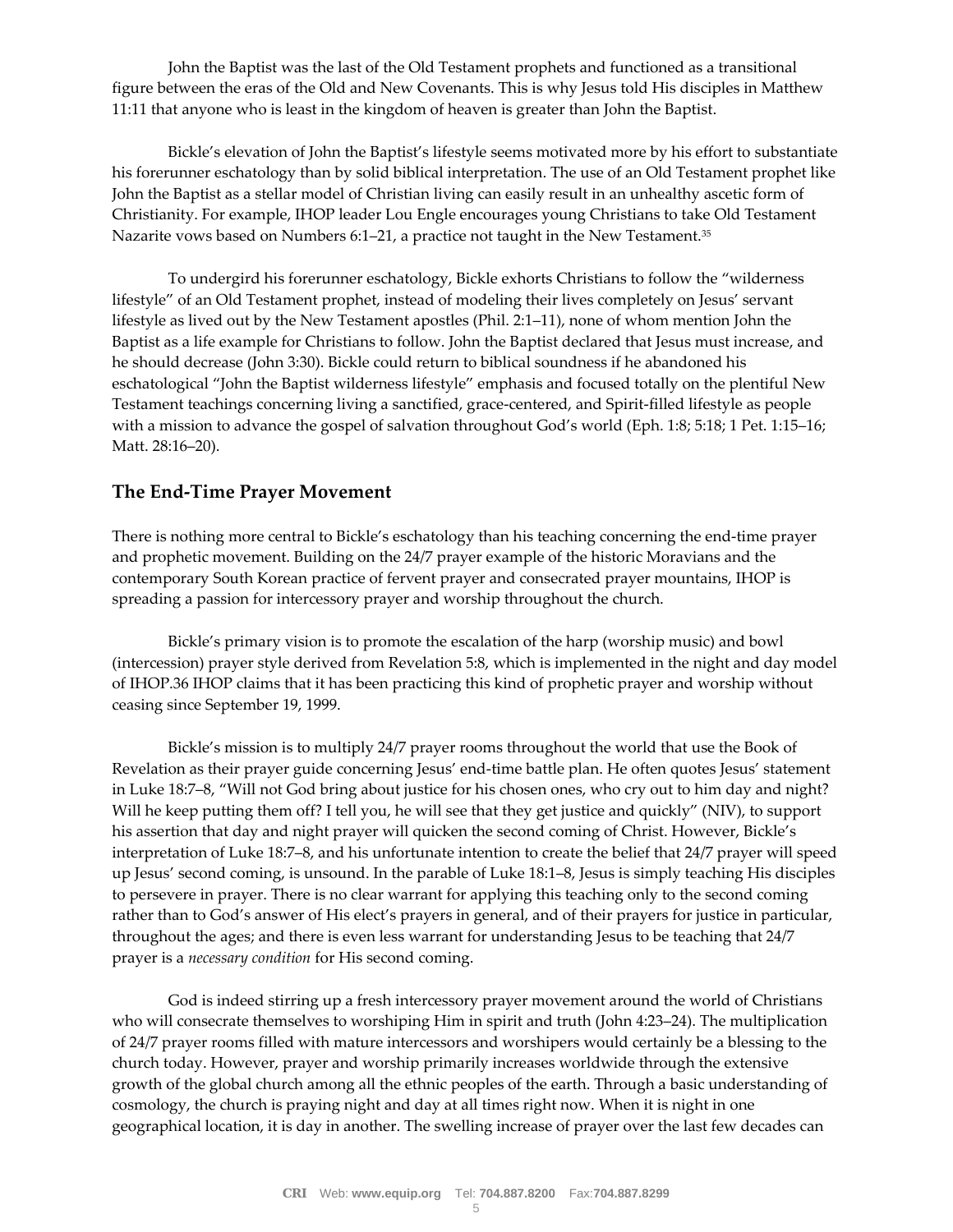be significantly attributed to the growing church, especially in places like China, South Korea, Southern Africa, and Latin America.

One of the more troubling teachings promoted by Bickle through the years relates to the relationship of the Old Testament tabernacle of David and the end-time prayer movement.37 In his Tabernacle of David article published in *Charisma* Magazine,38 he makes three interpretative errors. He writes:

*1. "I believe I have found the secret to a vital prayer life. I came across this secret when I was studying the tabernacle of David in Acts 15:16– 17, the effective model of a 24-hour-a-day prayer and worship ministry."* 

In Acts 15:16–17, however, James is speaking about the restoration of the fulfillment of the line of David in the first coming of Jesus as Messiah.39

*2. "In Moses' time, the glory on the ark was hidden in the holy of holies behind a thick veil. But in David's tabernacle, there was no veil to keep the people from seeing the glory of God. It was unprecedented: David set the ark of the covenant in open view! Instead of the thick veil Moses used, David made musicians and singers into a human veil around the ark."* 

This statement has no biblical basis and would have been a complete violation of Mosaic Law.

*3. "I believe God will fully restore the tabernacle of David—which is the very embodiment of intercessory worship before the beauty, holiness, and glory of God—in the generation in which the Lord returns according to Acts 15:16– 17. I believe it will be the means of releasing the fullness of salvation and revival for all the nations. Through this model of intercessory worship, the Great Commission will be fulfilled so that every tribe, tongue, and nation will be present on the last day." Again, Bickle engages in a serious misinterpretation of Acts 15:16–17.* 

I address Bickle's printed teaching on the tabernacle of David because it originates in wayward Latter-Rain teaching<sup>40</sup> and continues to be promoted and taught by many Christians. A hopeful development, however, is that Bickle has told me that he no longer believes most of what is contained in his article. He nonetheless still emphasizes the spirit of the tabernacle of David as a worship and prayer ministry style (1 Chron. 15:1) and emphasizes that the restoration of the tabernacle of David refers to Jesus establishing His Jerusalem millennium throne and ruling the earth in the context of prayer and worship (Amos 9:11–15; Isa. 56:7). Although the New Testament does not teach that Christians should model any Old Testament worship style and Acts 15:16–17 is primarily the fulfillment of the first coming of Jesus as Messiah, Bickle's teaching concerning the tabernacle of David appears to be moving in the right direction.

## **The End-Time Prayer Manual**

Throughout church history the Book of Revelation has been perhaps both the most ignored and the most abused book in the Bible. Because of Bickle's absolute futuristic and often highly sensationalized exposition of the Book of Revelation, he has inappropriately elevated Revelation to a preeminent canonical position in the New Testament. He has redefined and repurposed it as the church's "canonized prayer manual" concerning Jesus' specific end-time battle plan.41

Bickle imagines that millions of praying Christians will one day be unified in prayer by knowing exactly how and when to pray next because the judgments and events in the Book of Revelation are numbered and in sequential chronological order.<sup>42</sup> According to Bickle, since the specific sequential events of the future have been prophetically predicted in the Book of Revelation, the end-time church will be able to loose or bind God's judgments exactly as they unfold in history.<sup>43</sup>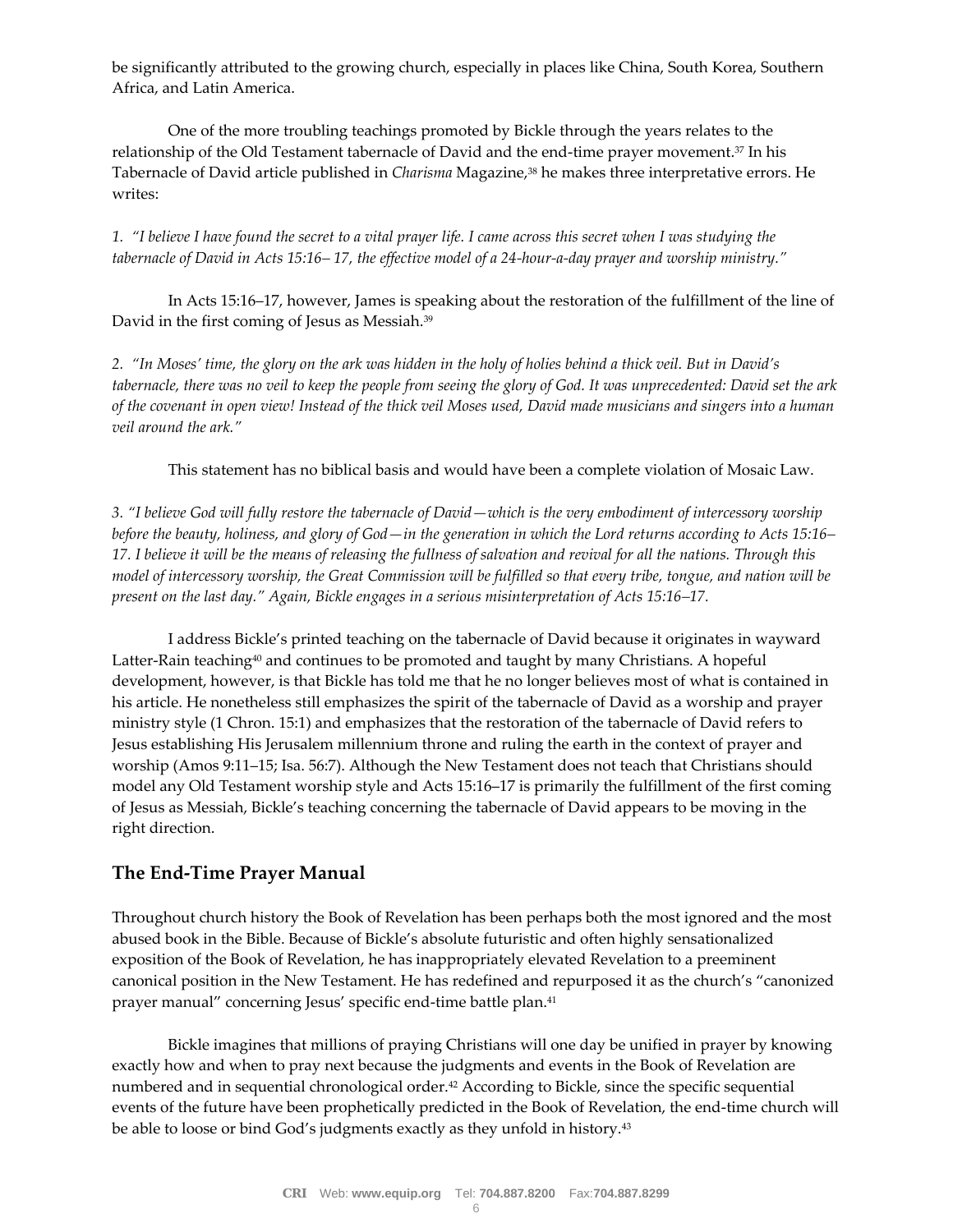Bickle envisions prayer rooms around the world in full agreement as they pray the events of the end-time battle plan into existence. It is because of this belief that Bickle is now attempting to get the global prayer movement to embrace his exclusive interpretation of the Book of Revelation.44 By praying Revelation's Great Tribulation events into existence, this will result in billions of men, women and children being killed.45

John Piper provides wise correction to those like Bickle who attempt to chronologically predict future events when he writes, "When our future perspective becomes chronological instead of theological, then faith is endangered. The more detailed one attempts to map out the future, the more inferences one must make which are not explicit in the Scripture. Therefore, the tendency of the imagination to fill the gaps increases and the probability of erroneous calculation grows."46

## **END-TIME ESSENTIALS AND NONESSENTIALS**

One of the mottos I try to live by is "In essentials, unity; in nonessentials, diversity; and in all things, love." Indeed there are eschatological biblical essentials that must be commonly confessed by the church, such as Jesus' second coming, bodily resurrection, eternal judgment, and God's ultimate purpose of a new heaven and earth. The proper teaching of eschatological biblical essentials is crucially important to the spiritual urgency and health of the church.

From the beginning of the church, unfortunately, sincere Christians have been left confused and alarmed by wayward end-time teaching<sup>47</sup> and often end up spiritually shipwrecked. There always has been, and there are today, church denominations and movements that are preoccupied and isolated by eschatological date-setting and end-time chronological absolutes. This has especially been true when dogmatic end-time teachings are propagated through special revelations, dreams, prophecies, and extra biblical exaggerations that are not rooted in thorough exegetical disciplines of Bible interpretation.

Mature Christians realize that there will continue to be interpretative diversity within the church concerning the specific chronology and details of biblical eschatology because end-time teaching requires us to expound complex Bible passages. As the apostle Paul makes clear, "Now we see but a poor reflection as in a mirror; then we shall see face to face. Now I know in part; then I shall know fully" (1 Cor. 13:12 NIV). N. T. Wright reminds us that "all Christian language about the future is a set of signposts pointing into a fog."48

No one has an exclusive corner on the full truth concerning the specific details of the end times. As long as biblical eschatological essentials are embraced, and sound contextual Bible interpretation is implemented, we need to respect each other's end-time perspectives. Preachers and teachers should be very careful not to insist or infer that their eschatology is the only "correct one," an insistence which has often resulted in dividing the Body of Christ.49 The Bible is clear that Christian teachers will give an account to God for whether their handling of the Bible was proper and mature (2 Tim. 2:15). Sadly, Church history is littered with self-confident and prideful preachers who have made end-time claims and predictions that have turned out to be wrong, resulting in Christ's name being defamed and Christians being deceived.

One of the clear and essential teachings of New Testament eschatology is that the church has been living in the Messianic age of the "end-times" or the "last days" predicted by the Old Testament prophets now for more than two thousand years. Christians are living in the Messianic age of fulfillment, $50$  and we are called to watch eagerly $51$  with full assurance and perseverance for Jesus' second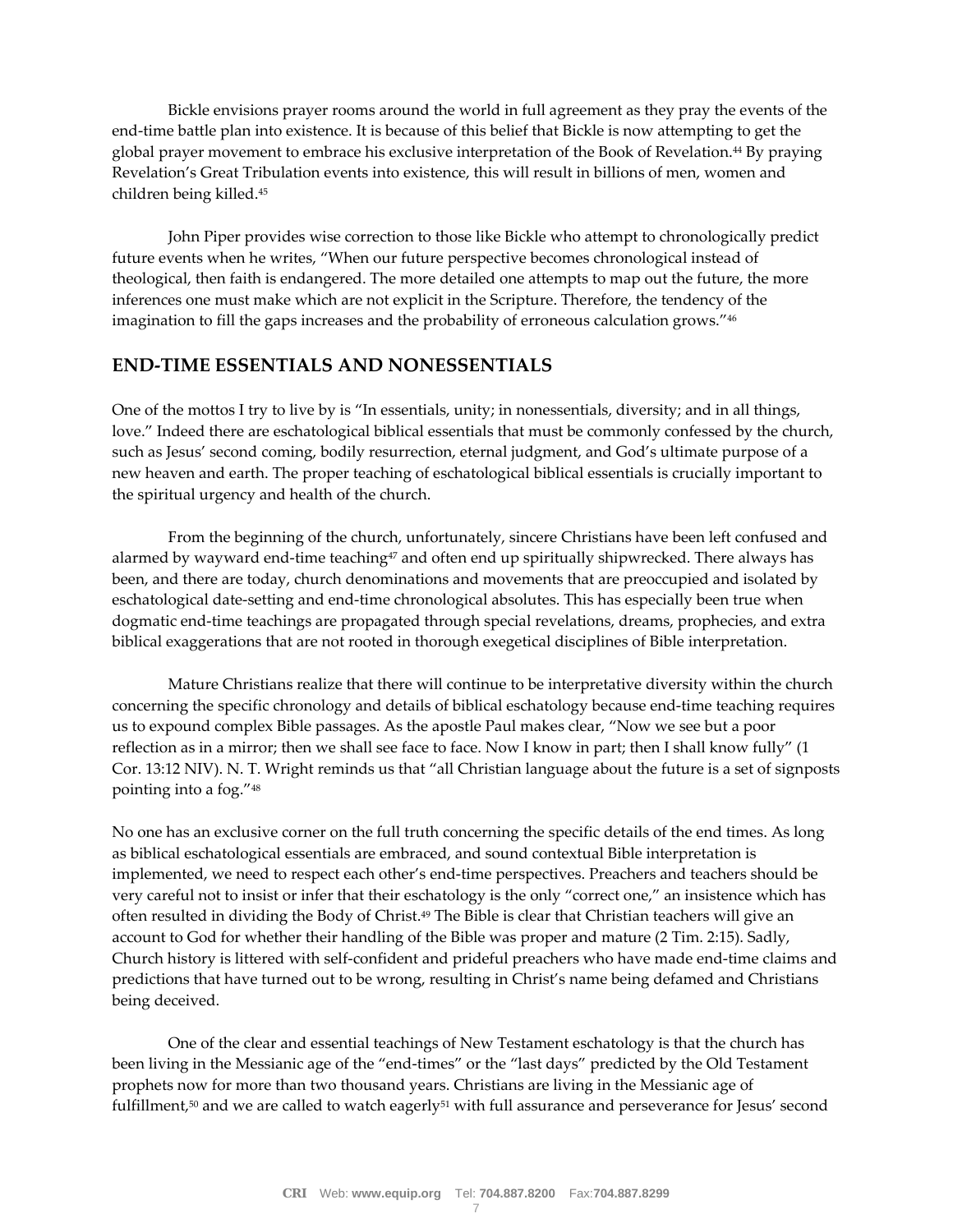coming and the final consummation of God's kingdom. However, watching for Jesus' second coming and predicting it are two totally different things.

Too often, though, watching expectantly, and engaging in world missions, is not exciting enough for Christians, and so we become preoccupied with attempting to predict the exact date or season of the Messianic consummation. Let's be honest, the topic of eschatology, especially when it is sensationalized and set as a backdrop to the daily news, can easily appeal to our unhealthy heart motives and ambitions, just as fortune telling, horoscopes, and even spiritual channeling attract non-Christians. The idea of knowing the exact season and details of future events can become very tantalizing to finite humans.

Let's be reminded that Jesus calls Christians to pray for and forgive our enemies, even if we are martyred for our faithful witness. He rebuked James and John when they requested to call down fire from heaven to destroy the unbelieving Samaritans (Luke 9:51–56). We must exercise biblical discernment when influential Christian leaders such as Bickle predict the exact time or season of Jesus' second coming.52 Jesus' own words in Acts 1:7–8, "It is not for you to know the times or dates the Father has set by his own authority" (TNIV), should lead those inside and outside the IHOP movement to evaluate more closely the details and thrust of Bickle's end-time teaching and his interpretation of the Book of Revelation.

God alone in His infinite wisdom holds the details of the future within His own sovereign will. The ultimate future belongs to God. As for the church, we must remain focused on Jesus' great commission of world evangelization in reaching the billions of men and women who are wandering lost outside of the kingdom of God.53

**Andrew Jackson**, M.Div., Fuller Theological Seminary; D.Min., Gordon-Conwell Theological Seminary, is a seminary professor and an ordained minister in the Evangelical Presbyterian Church. His latest book is *Mormonism Explained: What Latter-day Saints Teach and Practice* (Crossway, 2008).

#### **notes**

1. In many evangelical circles "highly controversial" would be putting it mildly. The Kansas City Prophets are considered disreputable and discredited.

2. Mike Bickle, Overview of Revelation, mp3, 2008. Mike Bickle, Book of Revelation: Study Guide (Kansas City: Forerunner Books, 2009).

3. IHOPU Catalog, 4; IHOP Interships Catalog, 18; The Coming Eschatological Revolution (http://www.ihop.org/Publisher/Article.asx?ID=1000042100). Bickle believes that Jesus will return within the lifetime of people alive today.

#### 4. http://www.IHOP.org.

5. http://www.bobjones.org. This Jones is not to be confused with the one who founded Bob Jones University.

6. Bickle was twenty-seven years old. Paul Steven Ghiringhelli, "Watch and Pray," Charisma, September 2007, http://www.charismamag.com/index.php/component/content/article/235 unorganized/15949channel-surfing). Also Jones prophesied comparing Bickle to President Harry Truman. CBN YouTube Interview, http://www.youtube.com/watch?v=WDBRgZP7ul8.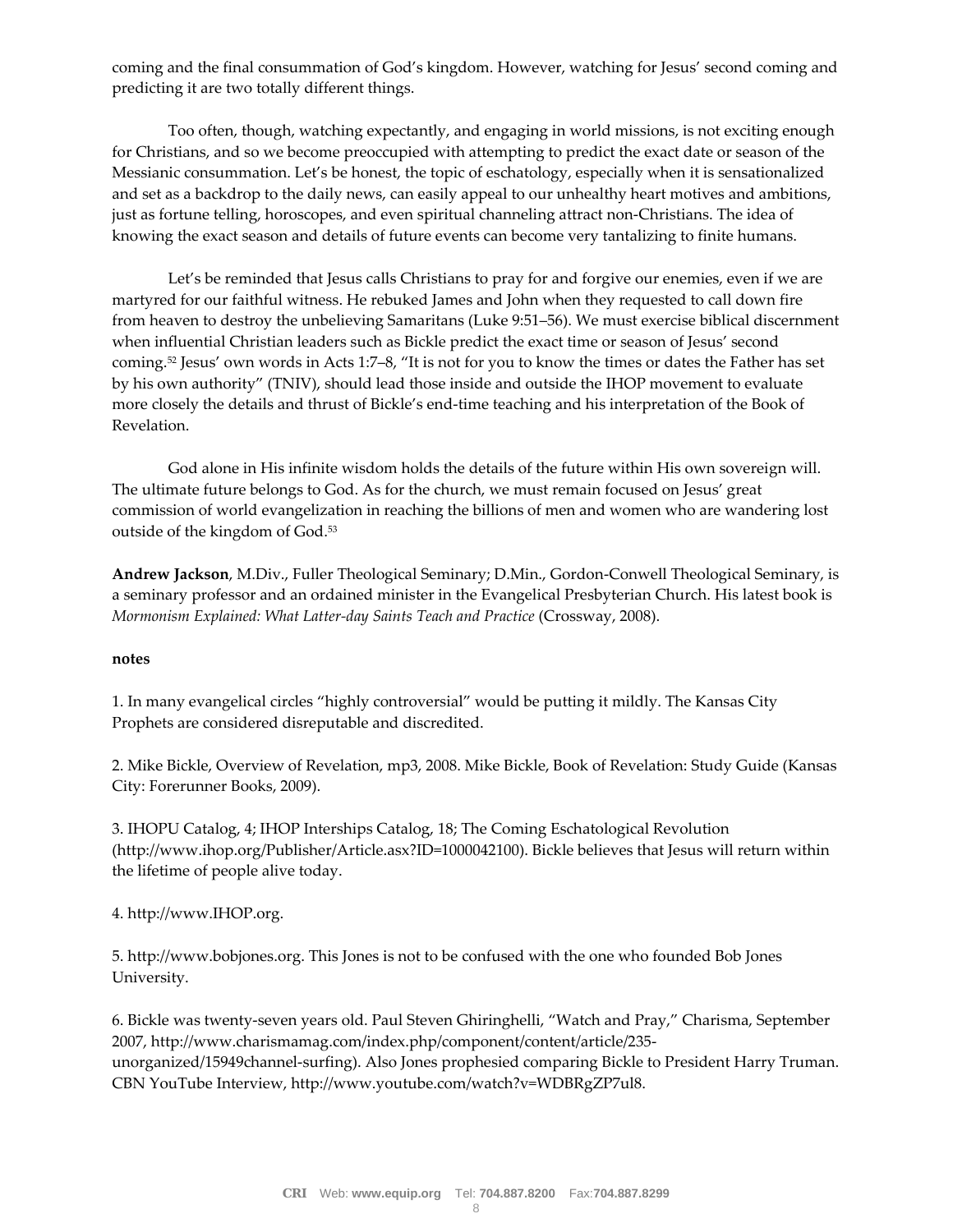7. I have been told by several church leaders that Bickle is a man of integrity. However, I cannot personally verify this viewpoint through first-hand experience.

8. This article is my response to Bickle urging Christians to challenge his end-time teaching. See Bickle, *Book of Revelation*, 5. I would like to provide a detailed response to Bickle's interpretation of Revelation. I am, however, limited in this article to an introduction of his end-time teaching. See Gregory K. Beale, *The Book of Revelation* (Grand Rapids: Eerdmans, 1999); Mark Wilson, *Charts on the Book of Revelation: Literary, Historical, and Theological Perspectives* (Grand Rapids: Kregel Publications, 2007).

9. Stanley J. Grenz, *The Millennial Maze: Sorting Out Evangelical Options* (Downer's Grove, IL: InterVarsity Press, 1992); Robert G. Clouse, ed., *The Meaning of the Millennium: Four Views* (Downer's Grove, IL: InterVarsity Press, 1977). However, some recent writing on eschatology does not fit comfortably into these traditional categories. See Hank Hanegraaff, *The Apocalypse Code* (Nashville: Thomas Nelson, 2007).

10. Bickle is correct, from my perspective, in rejecting a secret pre-tribulation rapture. See George Eldon Ladd, *The Blessed Hope: A Biblical Study of the Second Advent and the Rapture* (Grand Rapids: Eerdmans, 1980).

11. Keith A. Mathison, *Dispensationalism: Rightly Dividing the People of God?* (New Jersey: R and R Publishing, 1995).

12. Hal Lindsey, *The Late Great Planet Earth* (Grand Rapids: Zondervan, 1970).

13. In studying eschatology, it is important to allow the New Testament to interpret Old Testament prophecies, not the reverse.

14. Bickle, *Book of Revelation*, 134.

15. Much of Bickle's end-time teaching is founded on his faulty interpretations of Daniel 9:20–27 (Seventy Weeks) and Jesus' Olivet Discourse (Matthew 24); see Sam Storms, "Daniel's 70 Weeks," Nov. 6, 2006, http://www.enjoyinggodministries.com/article/daniels-70-weeks/; Sam Storms, "Matthew 24 and the Olivet Discourse," Nov. 7, 2006, http://www.enjoyinggodministries.com/article/matthew24-and-theolivet-discourse-part-i/. For a refutation, see R. C. Sproul, *The Last Days according to Jesus* (Grand Rapids: Baker Books, 1998); John Piper, "Misgivings about Hal Lindsay's Planet Earth" (Sermon, 1974), http://www.desiringgod.org/ResourceLibrary/Articles/ByDate/1974/2671\_Misgivings\_ About\_Hal\_Lindsays\_Planet\_Earth/.

16. Bickle teaches an almost sensual bridal church paradigm based on his allegorical interpretation of the Song of Solomon.

17. I visited IHOP for one week in January 2009. I participated in their "Prayer Room" for many hours. I generally found the worship, led by quality musicians and singers, to be God-centered and Jesushonoring.

18. IHOP's online glossary, http://www.ihop.org/Publisher/Article.aspx?ID=1000044074. Bickle acted surprised when I mentioned to him that IHOP published an online glossary on special terms. In response to the concerns I raised, he told me that he planned to remove this glossary from IHOP's Web site. However, at publication, the glossary is still live.

19. Bickle, Overview of Revelation, Session 1.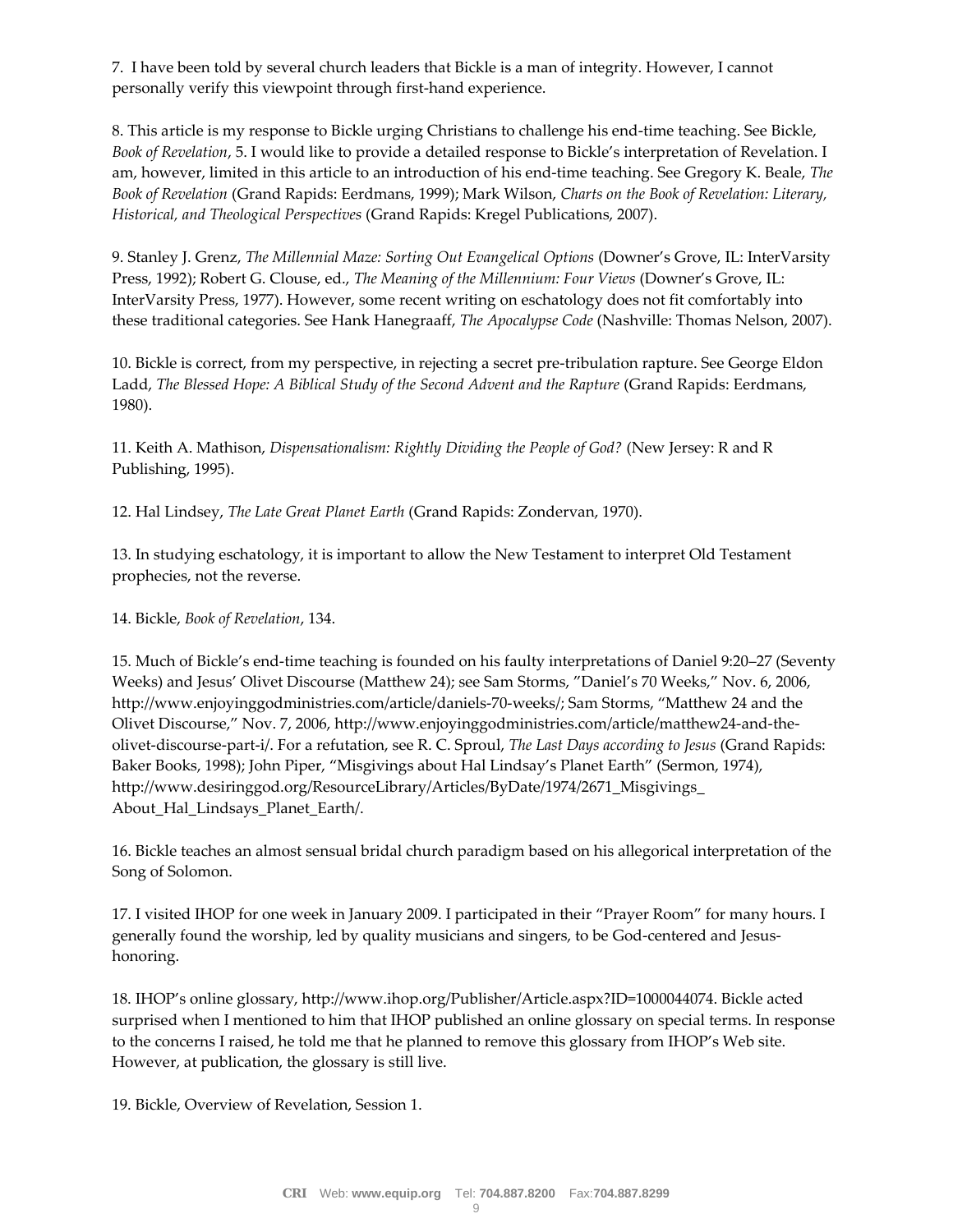20. "The prepared prophetic Church alone will have the answers to keep many from being offended by God." Bickle, Book of Revelation, 96.

21. Bickle does not see himself as uniquely special and he affirms other equipping ministries in the church.

22. 2008 OneThing Conference Podcast Promo, http://www.youtube.com/watch?v=K5FMsDrNyn4&feature= email. Bickle, Overview of Revelation, Session 1.

23. Revelation 8:1–5 reveals that God's judgments are released by an angel, and not by the direct prayers of the end-time church, as taught by Bickle.

24. Bickle, *Book of Revelation*, 5.

25. 2008 OneThing Conference Podcast Promo, http://www.youtube.com/watch?v=K5FMsDrNyn4& feature=email.

26. Bickle, Overview of Revelation, Session 1.

27. Bickle, Book of Revelation, 66, 80.

28. Bickle, Overview of Revelation, Session 1.

29. Bickle, Book of Revelation, 4.

- 30. Bickle includes Matthew 18:18–19.
- 31. Bickle, Overview of Revelation, Session 1.
- 32. Bickle, Overview of Revelation, Session 1.

33. "The Coming Eschatological Revolution," IHOP, http://www.ihop.org/Publisher/Article.aspx? ID=1000042100.

34. 2 Kings 1:8.

35. IHOP leader Lou Engle (www.louengle.com) is the founder of TheCall (www.TheCall.com) movement. Lou Engle, "The Nazarite Uprising," Identity Network, http://www.identitynetwork.net/apps/articles/ default.asp?articleid=37582&columnid.=2093.

36. Bickle told me that he has no theological basis for his emphasis concerning the "harp and bowl" style of prayer. Rather, he is very pragmatic and says that it is simply more enjoyable and attracts young Christians. IHOP 24/7 prayer is led by twenty-five different worship teams comprised primarily of young adults. Without these worship teams, I question whether IHOP could draw and maintain the large crowds of Christians, especially young Christians, attending their 24/7 Prayer Room. In discussing this point with Bickle, he fully agreed with me. This prayer model is very difficult to maintain long-term; it is very labor intensive, requires paid musicians and singers, and also costs large amounts of money.

37. IHOPU Catalog, 7. Mike Bickle, Tabernacle of David Fact Sheet.